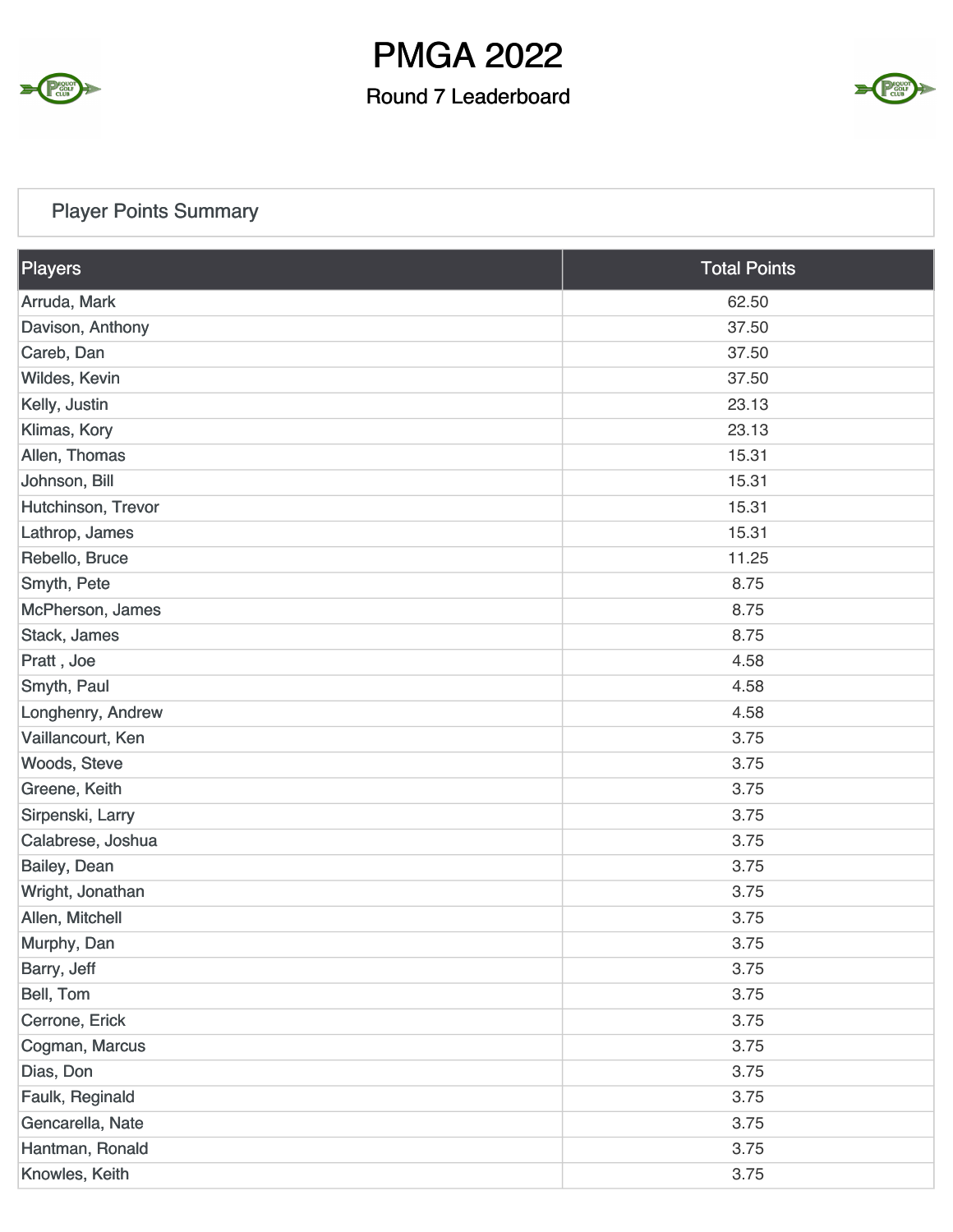



| McArthur, Hamish    | 3.75   |
|---------------------|--------|
| McNeil, Brian       | 3.75   |
| Savage, JJ          | 3.75   |
| Scanlan, Mike       | 3.75   |
| Sipos, Steven       | 3.75   |
| Trisciuzzi, Chris   | 3.75   |
| Turley, Kevin       | 3.75   |
| <b>Total Points</b> | 427.49 |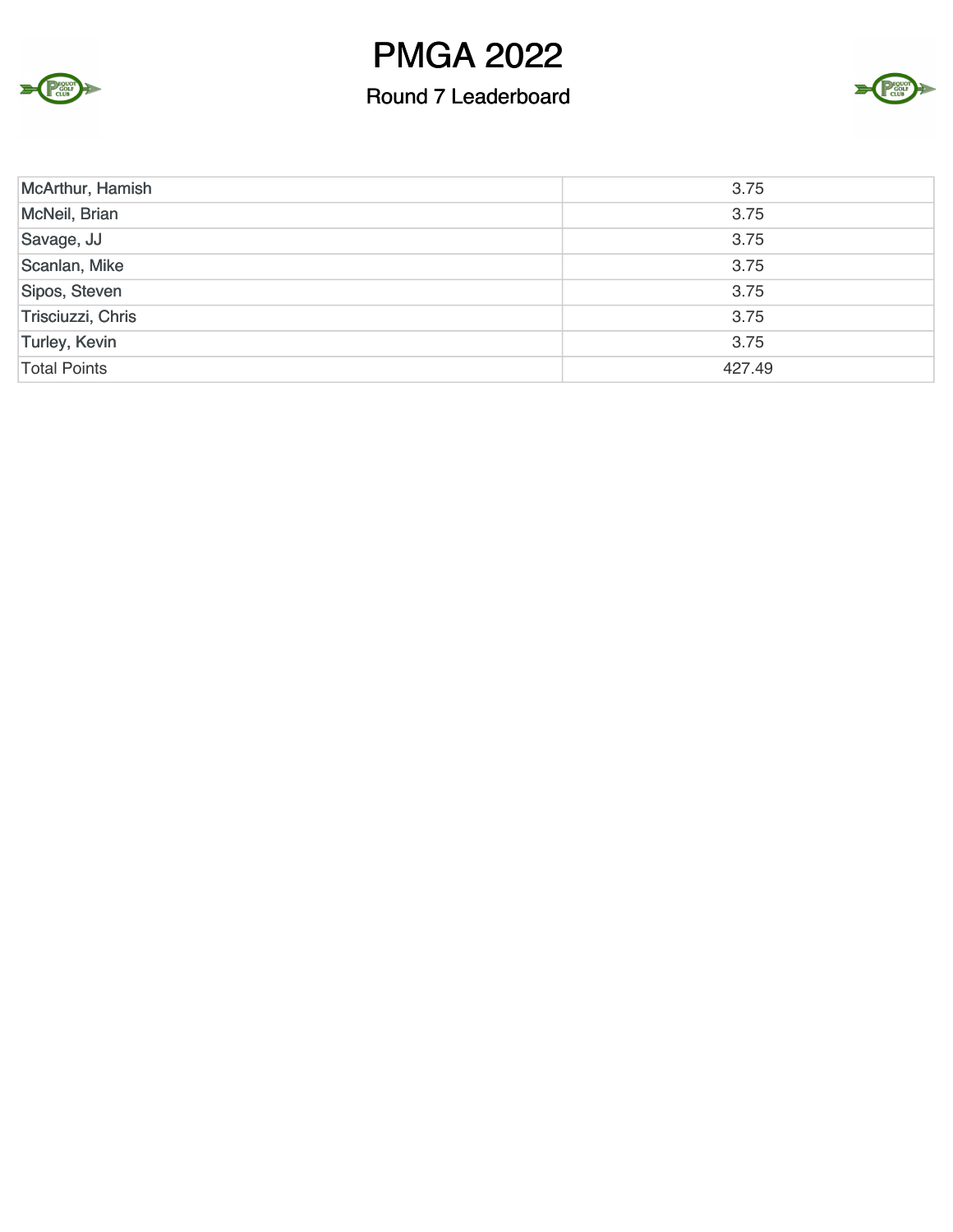

#### Round 7 Leaderboard



### Player Purse Summary

| Players            | <b>Total Purse</b> |
|--------------------|--------------------|
| Longhenry, Andrew  | \$109.16           |
| Arruda, Mark       | \$105.00           |
| Careb, Dan         | \$89.33            |
| Faulk, Reginald    | \$70.50            |
| Stack, James       | \$61.16            |
| Klimas, Kory       | \$56.50            |
| Davison, Anthony   | \$50.67            |
| Wildes, Kevin      | \$50.67            |
| Cerrone, Erick     | \$48.00            |
| Hutchinson, Trevor | \$43.75            |
| Kelly, Justin      | \$34.00            |
| Smyth, Pete        | \$22.50            |
| Lathrop, James     | \$21.25            |
| Allen, Thomas      | \$21.25            |
| Johnson, Bill      | \$21.25            |
| Rebello, Bruce     | \$10.00            |
| <b>Total Purse</b> | \$814.99           |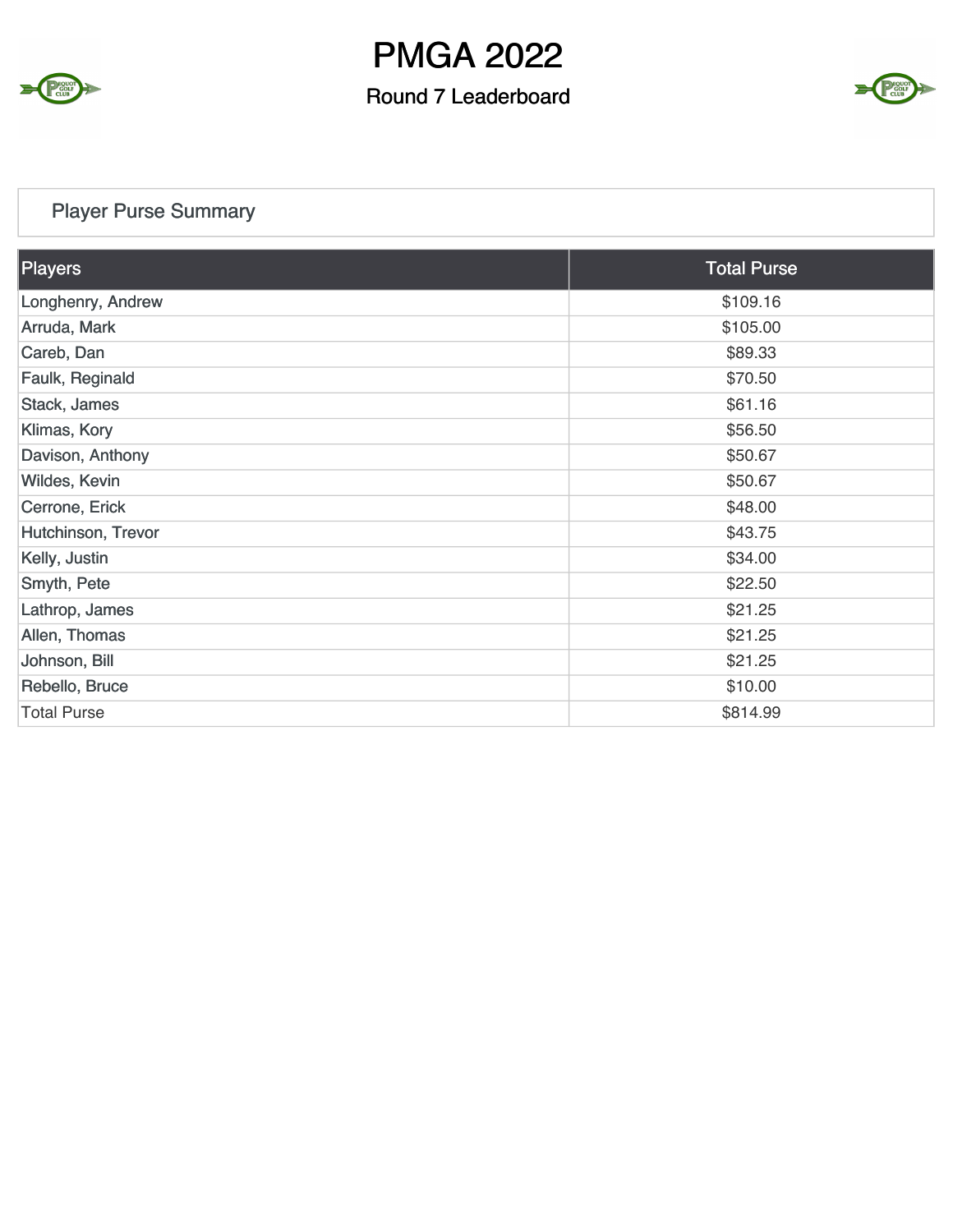

#### Round 7 Leaderboard



### President's Cup Qualifying/Individual Net

| Pos.                    | Player                                       | To Par<br><b>Net</b> | <b>Total</b><br><b>Net</b> | <b>Purse</b> | <b>Points</b> |
|-------------------------|----------------------------------------------|----------------------|----------------------------|--------------|---------------|
| 1                       | Arruda, Mark<br>Pequot Golf Club             | $-6$                 | 64                         | \$105.00     | 62.50         |
| T <sub>2</sub>          | Davison, Anthony<br>Pequot Golf Club         | E                    | 70                         | \$50.67      | 37.50         |
| T <sub>2</sub>          | Careb, Dan<br>Pequot Golf Club               | E                    | 70                         | \$50.67      | 37.50         |
| T <sub>2</sub>          | Wildes, Kevin<br>Pequot Golf Club            | Ε                    | 70                         | \$50.67      | 37.50         |
| T <sub>5</sub>          | Kelly, Justin                                | $+1$                 | 71                         | \$34.00      | 23.13         |
| T <sub>5</sub>          | Klimas, Kory<br>Pequot Golf Club             | $+1$                 | 71                         | \$34.00      | 23.13         |
| T7                      | Hutchinson, Trevor<br>Pequot Golf Club       | $+2$                 | 72                         | \$21.25      | 15.31         |
| $\mathsf{T} \mathsf{T}$ | Johnson, Bill<br>Pequot Golf Club            | $+2$                 | 72                         | \$21.25      | 15.31         |
| T7                      | Allen, Thomas<br>Pequot Golf Club            | $+2$                 | 72                         | \$21.25      | 15.31         |
| T7                      | Lathrop, James<br>Pequot Golf Club           | $+2$                 | 72                         | \$21.25      | 15.31         |
| 11                      | Rebello, Bruce<br>Pequot Golf Club           | $+3$                 | 73                         | \$10.00      | 11.25         |
| T <sub>12</sub>         | Smyth, Pete<br>Pequot Golf Club              | $+4$                 | 74                         | \$0.00       | 8.75          |
| T <sub>12</sub>         | McPherson, James<br>Pequot Golf Club         | $+4$                 | 74                         | \$0.00       | 8.75          |
| T <sub>12</sub>         | Stack, James<br>Pequot Golf Club             | $+4$                 | 74                         | \$0.00       | 8.75          |
| <b>T15</b>              | Smyth, Paul<br>Pequot Golf Club              | $+5$                 | 75                         | \$0.00       | 4.58          |
| <b>T15</b>              | Pratt, Joe                                   | $+5$                 | 75                         | \$0.00       | 4.58          |
| T <sub>15</sub>         | Longhenry, Andrew<br><b>Pequot Golf Club</b> | $+5$                 | 75                         | \$0.00       | 4.58          |
| T18                     | Dias, Don<br>Pequot Golf Club                | $+6$                 | 76                         | \$0.00       | 3.75          |
| T18                     | <b>Turley, Kevin</b><br>Pequot Golf Club     | $+6$                 | 76                         | \$0.00       | 3.75          |
| T18                     | Bell, Tom<br>Pequot Golf Club                | $+6$                 | 76                         | \$0.00       | 3.75          |
| T18                     | <b>Woods, Steve</b><br>Pequot Golf Club      | $+6$                 | 76                         | \$0.00       | 3.75          |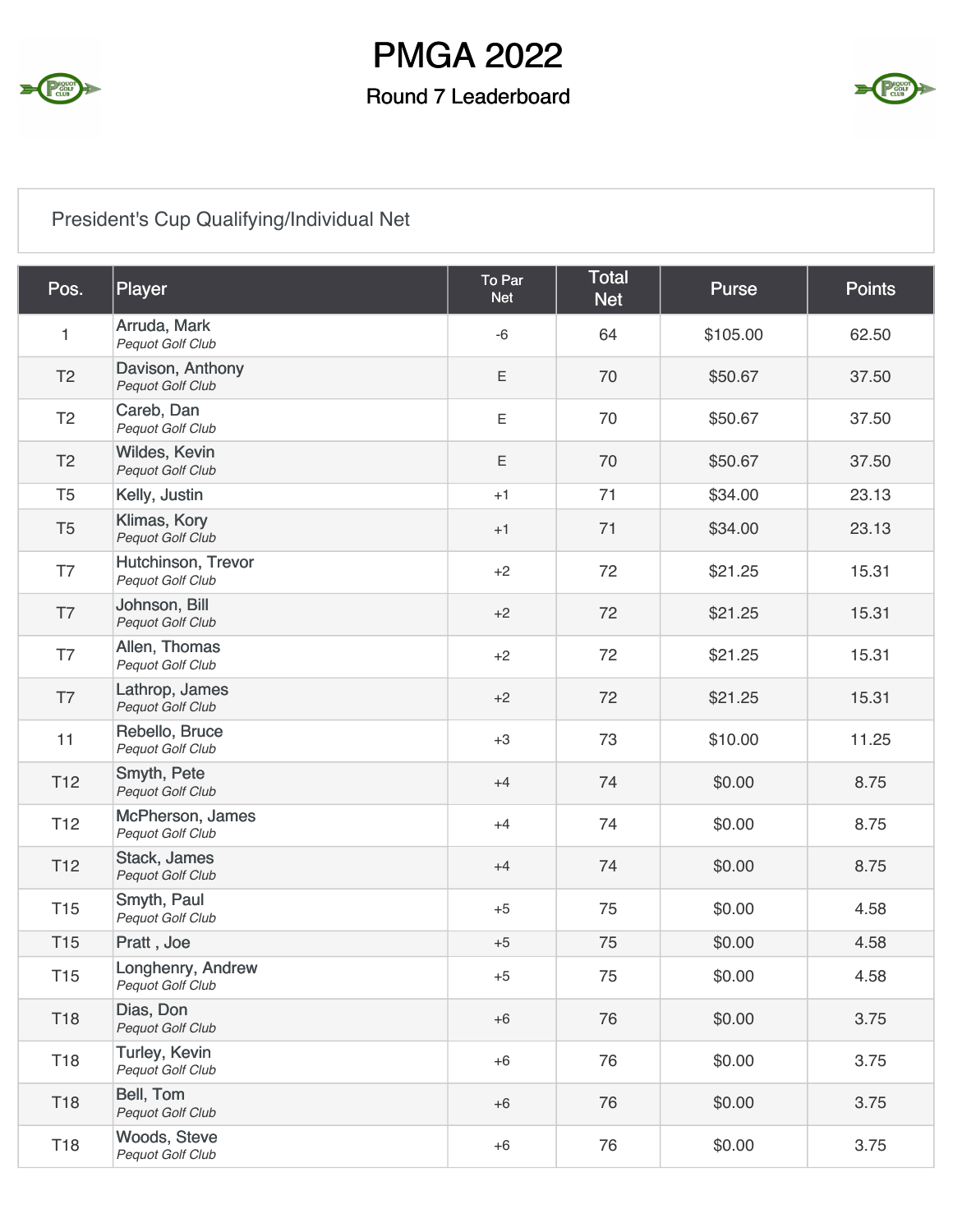



| T <sub>22</sub>   | Trisciuzzi, Chris<br>Pequot Golf Club                                                                  | $+7$                                  | 77                      | \$0.00                                                                                                  | 3.75                 |
|-------------------|--------------------------------------------------------------------------------------------------------|---------------------------------------|-------------------------|---------------------------------------------------------------------------------------------------------|----------------------|
| T <sub>22</sub>   | Murphy, Dan<br>Pequot Golf Club                                                                        | $+7$                                  | 77                      | \$0.00                                                                                                  | 3.75                 |
| T <sub>22</sub>   | Knowles, Keith<br>Pequot Golf Club                                                                     | $+7$                                  | 77                      | \$0.00                                                                                                  | 3.75                 |
| 25                | Calabrese, Joshua<br>Pequot Golf Club                                                                  | $+8$                                  | 78                      | \$0.00                                                                                                  | 3.75                 |
| T <sub>26</sub>   | Hantman, Ronald<br>Pequot Golf Club                                                                    | $+9$                                  | 79                      | \$0.00                                                                                                  | 3.75                 |
| T <sub>26</sub>   | Faulk, Reginald<br>Pequot Golf Club                                                                    | $+9$                                  | 79                      | \$0.00                                                                                                  | 3.75                 |
| <b>T28</b>        | Barry, Jeff<br>Chanticlair Golf Club                                                                   | $+10$                                 | 80                      | \$0.00                                                                                                  | 3.75                 |
| T <sub>28</sub>   | Allen, Mitchell<br>Pequot Golf Club                                                                    | $+10$                                 | 80                      | \$0.00                                                                                                  | 3.75                 |
| T <sub>28</sub>   | Scanlan, Mike                                                                                          | $+10$                                 | 80                      | \$0.00                                                                                                  | 3.75                 |
| T <sub>28</sub>   | Cogman, Marcus<br>Pequot Golf Club                                                                     | $+10$                                 | 80                      | \$0.00                                                                                                  | 3.75                 |
| T <sub>32</sub>   | Greene, Keith<br>Pequot Golf Club                                                                      | $+11$                                 | 81                      | \$0.00                                                                                                  | 3.75                 |
| T <sub>32</sub>   | McArthur, Hamish<br>Pequot Golf Club                                                                   | $+11$                                 | 81                      | \$0.00                                                                                                  | 3.75                 |
| T32               | Cerrone, Erick<br>Pequot Golf Club                                                                     | $+11$                                 | 81                      | \$0.00                                                                                                  | 3.75                 |
| T32               | Gencarella, Nate<br>Pequot Golf Club                                                                   | $+11$                                 | 81                      | \$0.00                                                                                                  | 3.75                 |
| <b>T36</b>        | Vaillancourt, Ken<br>Pequot Golf Club                                                                  | $+12$                                 | 82                      | \$0.00                                                                                                  | 3.75                 |
| T36               | Wright, Jonathan<br>Pequot Golf Club                                                                   | $+12$                                 | 82                      | \$0.00                                                                                                  | 3.75                 |
| 38                | Bailey, Dean<br>Pequot Golf Club                                                                       | $+13$                                 | 83                      | \$0.00                                                                                                  | 3.75                 |
| T39               | Sirpenski, Larry<br>Pequot Golf Club                                                                   | $+14$                                 | 84                      | \$0.00                                                                                                  | 3.75                 |
| T39               | Sipos, Steven<br><b>Pequot Golf Club</b>                                                               | $+14$                                 | 84                      | \$0.00                                                                                                  | 3.75                 |
| 41                | McNeil, Brian<br>Pequot Golf Club                                                                      | $+18$                                 | 88                      | \$0.00                                                                                                  | 3.75                 |
| 42                | Savage, JJ                                                                                             | $+19$                                 | 89                      | \$0.00                                                                                                  | 3.75                 |
|                   |                                                                                                        | Total Purse Allocated: \$420.00       |                         |                                                                                                         |                      |
|                   |                                                                                                        | <b>Total Points Allocated: 427.50</b> |                         |                                                                                                         |                      |
|                   |                                                                                                        | <b>Strokes</b>                        |                         |                                                                                                         |                      |
|                   | $\overline{2}$<br>3<br>$\overline{7}$<br>8<br>1<br>$\overline{4}$<br>$\overline{5}$<br>$6\phantom{1}6$ | Out 10 11<br>9                        | 13<br>12                | 14 <br>15<br>16<br>17                                                                                   | In Total Net<br>18   |
| Arruda, Mark (13) | $\circled{4}$<br>$\overline{(4)}$<br>5<br>$\left( \overline{4}\right)$<br>3<br>$\circ$<br>4            | $\circ$ $\circ$ $\circ$ $\circ$ 38 5  | $\circ$ $\circ$ $\circ$ | $\circled{5}^{\circ}$ $\circled{4}^{\circ}$ $\circled{4}^{\circ}$<br>$\left(4\right)^{1}\left[4\right]$ | $\times$ 39 77<br>64 |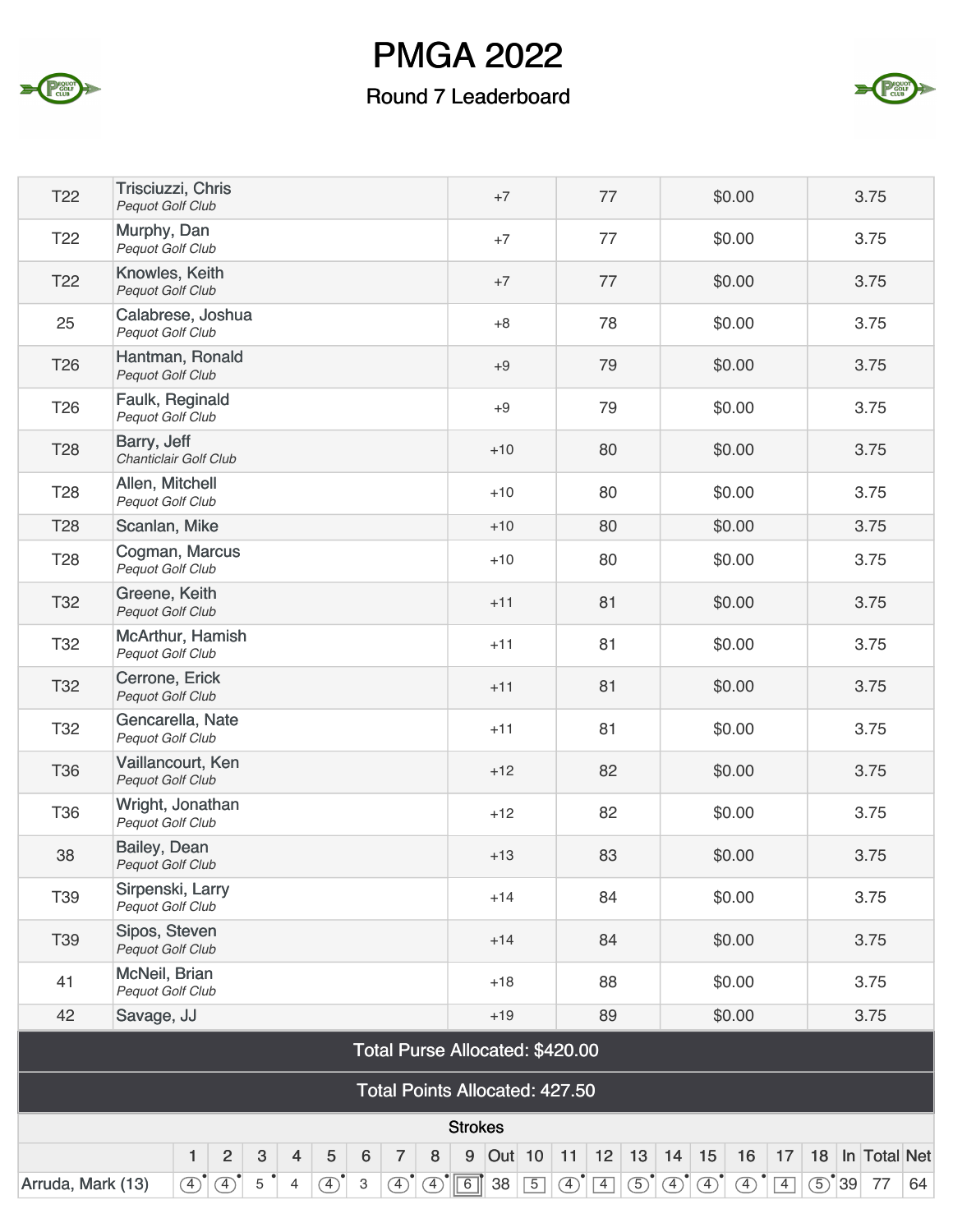



| Davison, Anthony<br>(6)   | 4              | 4              | Ŧ,                           | 4                            | 4                            | 3              | 5              | 5              | $\overline{4}$        | 37 | 4              | 5                            | 3                       | 5             | F)             | 3              | 5                            | $\overline{4}$ | 6               | 39 | 76 | 70 |
|---------------------------|----------------|----------------|------------------------------|------------------------------|------------------------------|----------------|----------------|----------------|-----------------------|----|----------------|------------------------------|-------------------------|---------------|----------------|----------------|------------------------------|----------------|-----------------|----|----|----|
| Careb, Dan (17)           | 5              | $\circledA$    | 5                            | $\left( \overline{4}\right)$ | $\bigoplus$                  | $\circled{3}$  | $\overline{7}$ | 5              | $\circled{3}$         | 40 | 5              | 6                            | $\overline{4}$          | (5)           | 5              | 5              | $\overline{7}$               | $\overline{4}$ | $\,6$           | 47 | 87 | 70 |
| Wildes, Kevin (13)        | 5              | 5              | $\left( \overline{4}\right)$ | 4                            | 5                            | $\overline{4}$ | $\overline{6}$ | $\circledA$    | $\circled{3}$         | 40 | $\overline{5}$ | $\overline{6}$               | 3                       | $\circled{5}$ | 5              | 5              | $\left( \overline{4}\right)$ | $\overline{4}$ | 6               | 43 | 83 | 70 |
| Kelly, Justin (19)        | $\sqrt{7}$     | 5              | F)                           | 5                            | 5                            | $\circled{3}$  | $\mathfrak{F}$ | $\mathcal{F}$  | 4                     | 42 | 5              | 5                            | $\overline{4}$          | $\circled{5}$ | $\circledA$    | 5              | $\overline{8}$               | $\overline{4}$ | $\overline{8}$  | 48 | 90 | 71 |
| Klimas, Kory (4)          | $\circled{3}$  | 4              | $\overline{5}$               | 4                            | $\overline{5}$               | 3              | ④              | 6              | 3                     | 37 | $\overline{4}$ | 4                            | 3                       | 5             | $\circled{4}$  | 4              | 5                            | 3              | $\overline{6}$  | 38 | 75 | 71 |
| Hutchinson, Trevor<br>(3) | 4              | $\overline{5}$ | $\overline{5}$               | (3)                          | 4                            | 3              | 5              | $\circled{4}$  | $\overline{4}$        | 37 | $\boxed{5}$    | 4                            | $\boxed{5}$             | A)            | 5              | $\circled{3}$  | 4                            | 3              | 5               | 38 | 75 | 72 |
| Johnson, Bill (16)        | 5              | 5              | 5                            | 5                            | $\overline{7}$               | 3              | 6              | 5              | 4                     | 45 | $\bigoplus$    | 5                            | $\overline{4}$          | 6             | 5              | 5              | 5                            | $\circled{3}$  | 6               | 43 | 88 | 72 |
| Allen, Thomas (5)         | 4              | $\circled{3}$  | $\left( \overline{4}\right)$ | 4                            | 4                            | 3              | $\circled{4}$  | $\mathcal{F}$  | $\overline{4}$        | 34 | $\overline{4}$ | $\overline{5}$               | 3                       | 6             | $\overline{6}$ | $\overline{5}$ | 5                            | 3              | 6               | 43 | 77 | 72 |
| Lathrop, James (1)        | 6              | 4              | $\overline{6}$               | 4                            | $\circled{3}$                | 3              | $\mathcal{F}$  | 4              | 3                     | 37 | $\overline{5}$ | 4                            | 3                       | 5             | 4              | (3)            | 4                            | 3              | 5               | 36 | 73 | 72 |
| Rebello, Bruce (6)        | $\overline{5}$ | $\overline{4}$ | 5                            | $\circled{3}$                | $\overline{5}$               | 3              | $\circled{4}$  | $\boxed{4}$    | $\overline{4}$        | 37 | 4              | 5                            | $\overline{5}$          | 5             | 5              | 4              | 5                            | $\overline{4}$ | 5               | 42 | 79 | 73 |
| Smyth, Pete (10)          | 5              | $\overline{5}$ | $\bigoplus$                  | $\sqrt{5}$                   | $\boxed{7}$                  | 3              | $\circled{4}$  | $\overline{6}$ | $\circled{3}$         | 42 | $\circled{3}$  | $\circled{4}$                | $\overline{4}$          | $\circledS$   | 5              | $\overline{5}$ | 5                            | $\overline{4}$ | $\overline{7}$  | 42 | 84 | 74 |
| McPherson, James<br>(14)  | 5              | $\overline{6}$ | $\mathcal{F}$                | $\overline{4}$               | $\left( \overline{4}\right)$ | $\overline{4}$ | 5              | $\overline{6}$ | 4                     | 42 | $\sqrt{5}$     | 6                            | $\overline{5}$          | 6             | $\overline{6}$ | $\circled{4}$  | 5                            | 3)             | 6               | 46 | 88 | 74 |
| Stack, James (3)          | $\overline{5}$ | 4              | $\overline{5}$               | $\overline{4}$               | $\overline{5}$               | $\overline{2}$ | 5              | 5              | $\overline{5}$        | 40 | $\overline{4}$ | $\overline{4}$               | 3                       | 5             | $\circled{4}$  | 4              | 4                            | $\overline{4}$ | 5               | 37 | 77 | 74 |
| Smyth, Paul (13)          | 5              | 5              | 5                            | $\overline{5}$               | ③                            | $\overline{4}$ | 6              | $\overline{6}$ | 4                     | 43 | 4              | $\overline{7}$               | $\overline{4}$          | 6             | $\bigcirc$     | 5              | $\overline{6}$               | $\overline{4}$ | $\circled{5}$   | 45 | 88 | 75 |
| Pratt, Joe (10)           | 5              | $\overline{6}$ | $\bigoplus$                  | $\circled{3}$                | $\overline{5}$               | 3              | 5              | $\overline{7}$ | $\overline{5}$        | 43 | $\overline{5}$ | 5                            | 3                       | (5)           | $\circled{4}$  | 4              | 5                            | $\overline{4}$ | $\overline{7}$  | 42 | 85 | 75 |
| Longhenry, Andrew<br>(17) | $\circled{4}$  | 5              | Ŧ,                           | $\boxed{7}$                  | 5                            | $\circled{3}$  | 6              | 5              | $\overline{5}$        | 44 | ④              | 5                            | $\mathcal{D}$           | $\boxed{8}$   | $\overline{7}$ | 5              | 5                            | $\overline{5}$ | $\overline{7}$  | 48 | 92 | 75 |
| Dias, Don (13)            | 5              | 5              | 5                            | $\overline{5}$               | $\overline{6}$               | $\overline{4}$ | 5              | 5              | 4                     | 44 | $\overline{4}$ | 5                            | $\overline{4}$          | (5)           | 5              | $\overline{7}$ | 5                            | $\overline{4}$ | 6               | 45 | 89 | 76 |
| Turley, Kevin (9)         | 5              | 4              | 6                            | 4                            | $\overline{5}$               | $\overline{4}$ | 5              | A)             | 4                     | 41 | $\overline{5}$ | 5                            | 3                       | 6             | 5              | $\overline{5}$ | 5                            | $\overline{4}$ | 6               | 44 | 85 | 76 |
| Bell, Tom (12)            | 5              | 4              | 5                            | $\overline{5}$               | 6                            | 3              | $\overline{7}$ | 5              | $\circled{3}$         | 43 | $\overline{6}$ | $\mathcal{F}$                | $\overline{4}$          | 6             | $\overline{6}$ | $\circled{4}$  | 5                            | $\overline{4}$ | 6               | 45 | 88 | 76 |
| Woods, Steve (13)         | 5              | F)             | 5                            | $\overline{6}$               | F)                           | 3              | 5              | 5              | $\overline{6}$        | 43 | $\overline{5}$ | 5                            | 3                       | $\circledS$   | $\overline{6}$ | 5              | $\overline{6}$               | $\overline{4}$ | $\overline{7}$  | 46 | 89 | 76 |
| Trisciuzzi, Chris (2)     | $\overline{4}$ | 4              | $\overline{5}$               | 4                            | 4                            | $\overline{4}$ | $\mathcal{F}$  | 4              | $\overline{4}$        | 37 | 4              | 4                            | $\overline{4}$          | 5             | $\overline{6}$ | $\overline{5}$ | $\overline{5}$               | $\overline{4}$ | 5               | 42 | 79 | 77 |
| Murphy, Dan (6)           | 4              | 4              | 5                            | $\overline{6}$               | $\overline{5}$               | $\overline{4}$ | A)             | $\bigoplus$    | $\overline{4}$        | 40 | 4              | $\left( \overline{4}\right)$ | $\overline{4}$          | 5             | 5              | $\overline{5}$ | $\overline{7}$               | $\overline{4}$ | 5               | 43 | 83 | 77 |
| Knowles, Keith (14)       | 5              | F)             | $\overline{6}$               | $\overline{5}$               | 5                            | $\overline{4}$ | 5              | $\overline{6}$ | 4                     | 44 | $\overline{5}$ | 5                            | 3                       | 7             | $\overline{6}$ | 5              | $\left( \overline{4}\right)$ | $\overline{6}$ | 6               | 47 | 91 | 77 |
| Calabrese, Joshua<br>(20) | $\overline{4}$ | 5              | $\overline{6}$               | $\overline{6}$               | $\overline{6}$               | 4              | 6              | 5              | $\overline{8}$<br>$-$ | 50 | 5              | $\overline{7}$<br>المسكا     | $\overline{6}$<br>نصحار | $\mathcal{F}$ | (5             | 5              | $\overline{4}$               | $\overline{5}$ | 6               | 48 | 98 | 78 |
| Hantman, Ronald<br>(9)    | 5              | (3)            | $\boxed{6}$                  | $\overline{4}$               | $\boxed{5}$                  | 3              | $\boxed{7}$    | 6              | $\boxed{5}$           | 44 | $\overline{4}$ | 5                            | $\overline{4}$          | 5             | 6              | $\boxed{5}$    | $\circled{4}$                | $\boxed{4}$    | $\vert 7 \vert$ | 44 | 88 | 79 |
| Faulk, Reginald (14)      | 6              | $\circled{4}$  | $\textcircled{4}$            | $\boxed{6}$                  | $\overline{8}$               | 3              | 5              | $\circled{4}$  | $\overline{4}$        | 44 | $\overline{6}$ | $\widehat{\mathbb{E}}$       | $\overline{4}$          | 6             | 5              | $\boxed{7}$    | 5                            | $\sqrt{6}$     | $\overline{7}$  | 49 | 93 | 79 |
| Barry, Jeff (9)           | 5              | 4              | $\boxed{6}$                  | $\overline{5}$               | 4                            | $\overline{4}$ | 5              | 6              | $\circled{3}$         | 42 | $\sqrt{5}$     | 5                            | 3                       | 6             | $\overline{6}$ | 4              | $\sqrt{7}$                   | 6              | $\circled{5}$   | 47 | 89 | 80 |
| Allen, Mitchell (4)       | 4              | 4              | $\boxed{7}$                  | 4                            | 4                            | $\overline{4}$ | $\circled{4}$  | $\circledA$    | $\overline{5}$        | 40 | $\overline{4}$ | $\sqrt{7}$                   | $\overline{5}$          | 5             | 5              | $\overline{4}$ | Ð                            | $\overline{4}$ | 6               | 44 | 84 | 80 |
| Scanlan, Mike (10)        | $\boxed{7}$    | $\overline{5}$ | 5                            | 6                            | $\overline{5}$               | $\overline{4}$ | 5              | 6              | $\overline{5}$        | 48 | $\overline{4}$ | 5                            | $\overline{4}$          | $6\,$         | 5              | $\overline{4}$ | 6                            | 3              | $\circledS$     | 42 | 90 | 80 |
| Cogman, Marcus<br>(12)    | 6              | $\overline{5}$ | ④                            | $\boxed{6}$                  | ④                            | $\overline{4}$ | ④              | 6              | $\circled{3}$         | 42 | $\boxed{5}$    | $\overline{6}$               | 3                       | $\circled{5}$ | 5              | 6              | 6                            | $\boxed{6}$    | $\overline{8}$  | 50 | 92 | 80 |
| Greene, Keith (14)        | $\sqrt{7}$     | 5              | 6                            | $\sqrt{7}$                   | $\circledS$                  | 3              | $\overline{7}$ | 5              | $\boxed{6}$           | 49 | $\boxed{5}$    | 5                            | $\sqrt{5}$              | $\circled{5}$ | 6              | 5              | 5                            | 4              | 6               | 46 | 95 | 81 |
| McArthur, Hamish<br>(12)  | 5              | $\overline{6}$ | 5                            | $\boxed{5}$                  | $\sqrt{7}$                   | $\overline{4}$ | 5              | 6              | $\overline{4}$        | 47 | $\overline{4}$ | 5                            | $\overline{4}$          | $\circled{5}$ | 6              | $\boxed{6}$    | 5                            | $\overline{4}$ | $\overline{7}$  | 46 | 93 | 81 |
| Cerrone, Erick (17)       | 6              | 6              | 5                            | 5                            | $\circled{4}$                | $\circledcirc$ | $\overline{6}$ | $\boxed{6}$    | $\overline{4}$        | 44 | $\boxed{6}$    | $\overline{6}$               | $\boxed{5}$             | 6             | $\sqrt{7}$     | $\sqrt{7}$     | 6                            | 4              | $\overline{7}$  | 54 | 98 | 81 |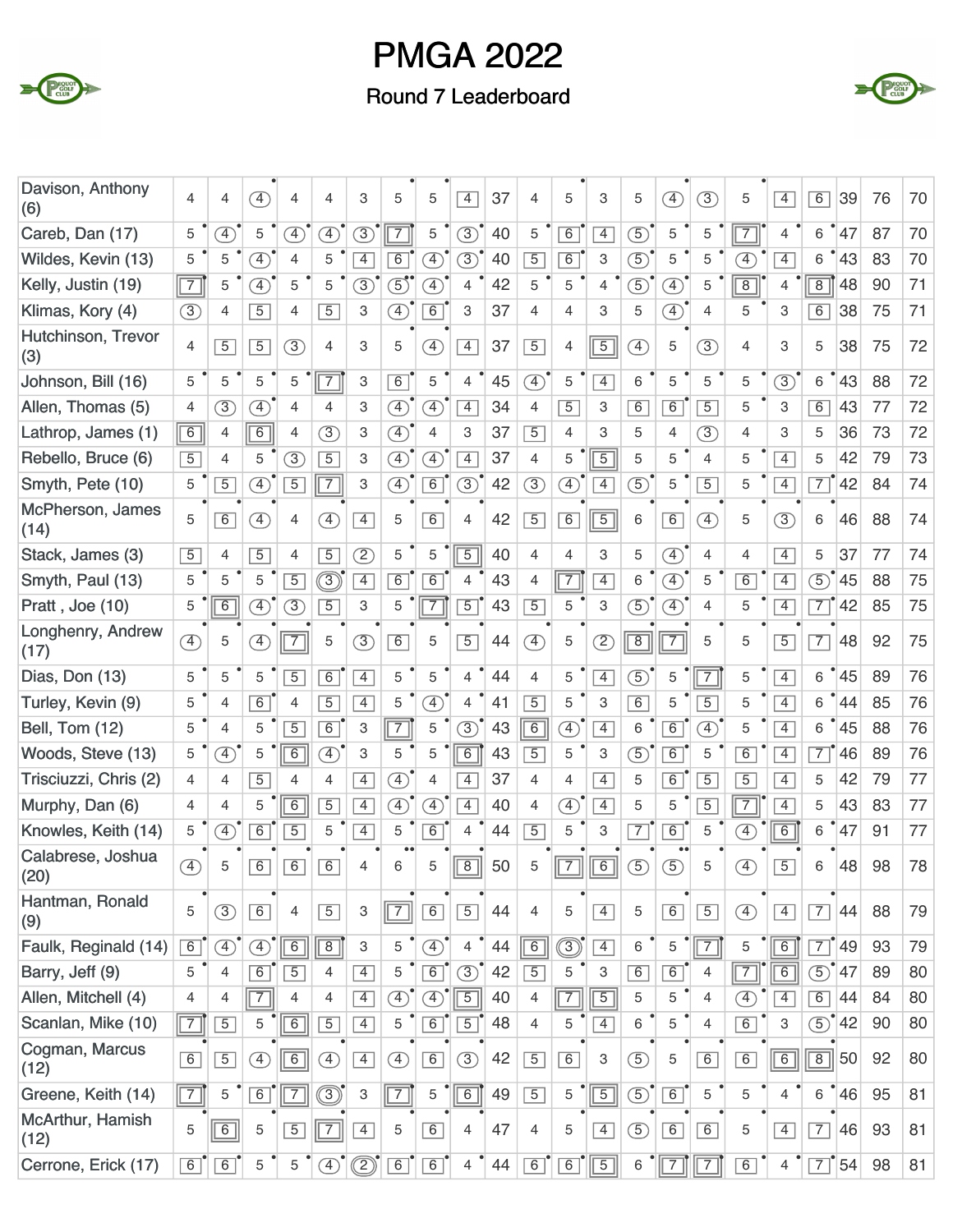





| Gencarella, Nate<br>(11)  | T                | $\overline{5}$ | 6                 | 4                | 5              | $\overline{4}$ | 5                        | 6              | 6              | 45 | $\sqrt{6}$     | 6              | $\overline{4}$ | 6              | $\sim$          | $\overline{5}$ | 6                        | $\overline{5}$ | $\boxed{5}$    | 47 | 92  | 81 |
|---------------------------|------------------|----------------|-------------------|------------------|----------------|----------------|--------------------------|----------------|----------------|----|----------------|----------------|----------------|----------------|-----------------|----------------|--------------------------|----------------|----------------|----|-----|----|
| Vaillancourt, Ken<br>(16) | 5                | $\overline{4}$ | 5                 | 6                | 5              | $\overline{5}$ | $\overline{8}$           | $\overline{7}$ | $\overline{6}$ | 51 | $\boxed{4}$    | 5              | $\overline{5}$ | 6              | 6               | 6              | 5                        | 4              | 6              | 47 | 98  | 82 |
| Wright, Jonathan<br>(20)  | 5                | 5              | $\left( 4\right)$ | $\left(4\right)$ | $\overline{7}$ | $\overline{5}$ | $\overline{8}$           | 5              | $\overline{5}$ | 48 | $\overline{ }$ | 7              | $\overline{5}$ | 6              | $^{\circ}$<br>8 | $\overline{6}$ | 5                        | 5              | $\boxed{5}$    | 54 | 102 | 82 |
| Bailey, Dean (15)         | 5                | $\overline{4}$ | 6                 | ⇁                | 5              | $\overline{5}$ | ⇁                        | 6              | 4              | 49 | 4              | $\boxed{4}$    | З              | $\overline{8}$ |                 | ⇁              | 6                        | $\overline{3}$ | $\overline{7}$ | 49 | 98  | 83 |
| Sirpenski, Larry (12)     | 5                | $\overline{5}$ | $\left(4\right)$  | $\overline{5}$   | 5              | 3              | 5                        | $\boxed{4}$    | $\overline{6}$ | 42 | 4              | 5              | $\overline{4}$ | $\overline{8}$ | 5               | $\sqrt{4}$     |                          | 6              | $\overline{7}$ | 54 | 96  | 84 |
| Sipos, Steven (29)        | $\overline{(5)}$ | 5              | 7                 | $\boxed{8}$      | 6              | ⇁              |                          | $\overline{8}$ | $\mathcal{L}$  | 58 | 5              | $\overline{8}$ | $\overline{5}$ | $\sqrt{6}$     | 6               | 6              | 6                        | $\overline{5}$ | $\overline{8}$ | 55 | 113 | 84 |
| McNeil, Brian (6)         | 4                | $\overline{5}$ | $\mathcal{F}$     | 4                | 4              | $\overline{5}$ | ⇁                        | $\mathcal{F}$  | $\overline{4}$ | 41 | 4              | ⇁              | $\overline{6}$ | $\overline{6}$ | 6               | $\overline{5}$ | $\overline{\phantom{a}}$ | $\overline{6}$ | 6              | 53 | 94  | 88 |
| Savage, JJ (17)           | $\overline{6}$   | 6              | 5                 | 5                | 5              | 4              | $\overline{\phantom{a}}$ | 71             | $\overline{4}$ | 49 | ⇁              | 8              | $\overline{5}$ | 6              | 5               | $\overline{7}$ | 6                        | ⇁              | 6              | 57 | 106 | 89 |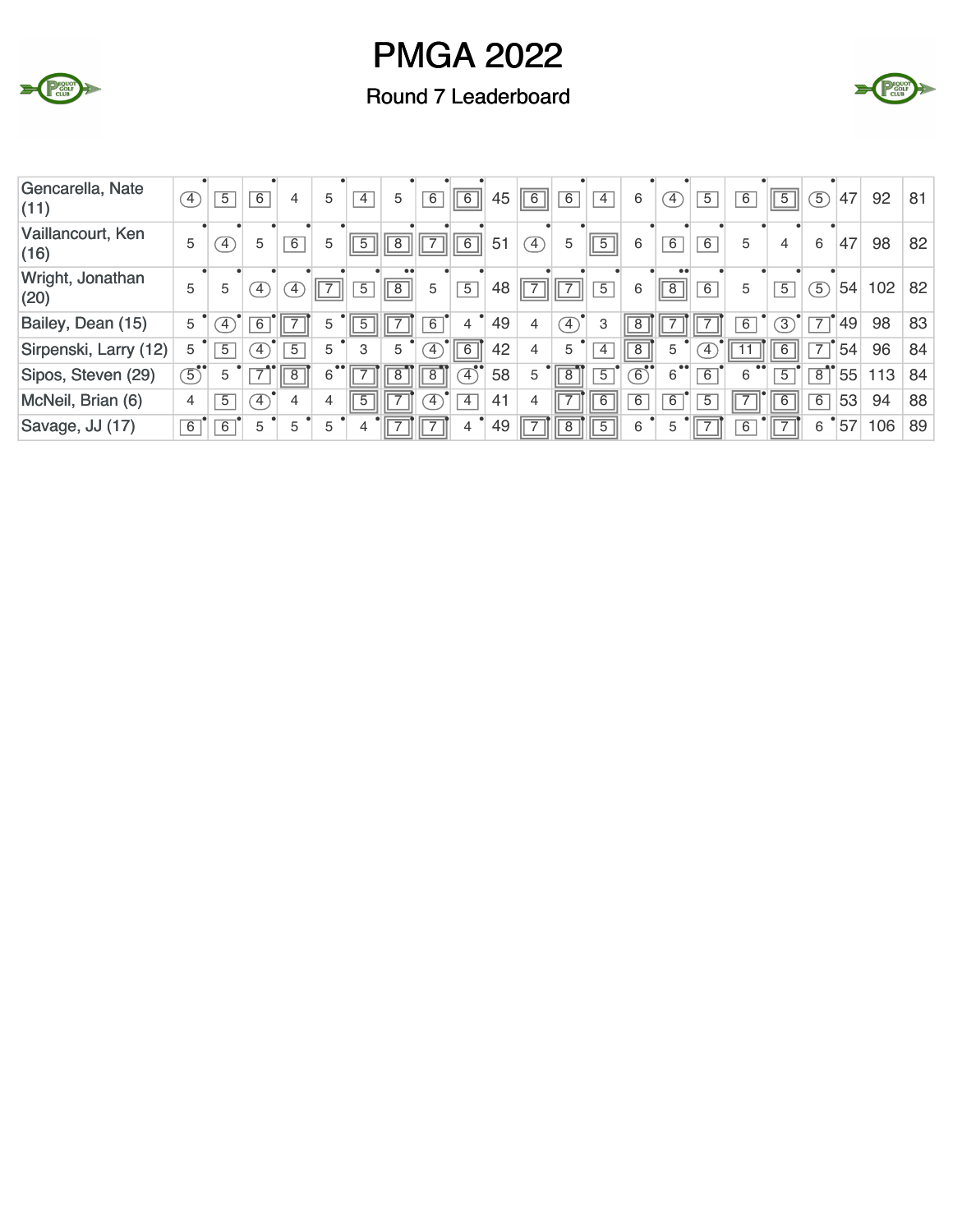

#### Round 7 Leaderboard



Gross Skins - Gross Skins

| Player                                        | <b>Skins</b> | <b>Purse</b> | <b>Details</b> |
|-----------------------------------------------|--------------|--------------|----------------|
| Smyth, Pete<br><b>Pequot Golf Club</b>        |              | \$22.50      | Birdie on 10   |
| Hutchinson, Trevor<br><b>Pequot Golf Club</b> |              | \$22.50      | Birdie on 13   |
| Faulk, Reginald<br>Pequot Golf Club           |              | \$22.50      | Birdie on 11   |
| Stack, James<br><b>Pequot Golf Club</b>       |              | \$22.50      | Birdie on 6    |
| Klimas, Kory<br><b>Pequot Golf Club</b>       |              | \$22.50      | Birdie on 1    |
| Longhenry, Andrew<br><b>Pequot Golf Club</b>  |              | \$22.50      | Birdie on 12   |

| Total Purse Allocated: \$135.00 |  |  |  |  |
|---------------------------------|--|--|--|--|
|---------------------------------|--|--|--|--|

| Hole               | Par | <b>Score</b> |   |                |              |                | <b>Won</b>      |                    |                |                                         |                |                |                |                |                | <b>Tie</b>                                       |    |    |                |                |                |    |              |  |
|--------------------|-----|--------------|---|----------------|--------------|----------------|-----------------|--------------------|----------------|-----------------------------------------|----------------|----------------|----------------|----------------|----------------|--------------------------------------------------|----|----|----------------|----------------|----------------|----|--------------|--|
| $\mathbf{1}$       | 4   | 3            |   |                |              |                | Klimas, Kory    |                    |                |                                         |                |                |                |                |                |                                                  |    |    |                |                |                |    |              |  |
| $\overline{c}$     | 4   | 3            |   |                |              |                |                 |                    |                |                                         |                |                |                |                |                | Allen, Thomas and Hantman, Ronald                |    |    |                |                |                |    |              |  |
| 3                  | 4   | 4            |   |                |              |                |                 |                    |                |                                         |                |                |                |                |                | Allen, Thomas, Cogman, Marcus and 9 other        |    |    |                |                |                |    |              |  |
| 4                  | 4   | 3            |   |                |              |                |                 |                    |                |                                         |                |                |                |                |                | Hutchinson, Trevor, Pratt, Joe and 1 other       |    |    |                |                |                |    |              |  |
| 5                  | 4   | 3            |   |                |              |                |                 |                    |                |                                         |                |                |                |                |                | Greene, Keith, Lathrop, James and 1 other        |    |    |                |                |                |    |              |  |
| 6                  | 3   | 2            |   |                |              |                | Stack, James    |                    |                |                                         |                |                |                |                |                |                                                  |    |    |                |                |                |    |              |  |
| $\overline{7}$     | 4   | 4            |   |                |              |                |                 |                    |                |                                         |                |                |                |                |                | Allen, Mitchell, Allen, Thomas and 8 other       |    |    |                |                |                |    |              |  |
| 8                  | 4   | 4            |   |                |              |                |                 |                    |                |                                         |                |                |                |                |                | Allen, Mitchell, Allen, Thomas and 9 other       |    |    |                |                |                |    |              |  |
| 9                  | 3   | 3            |   |                |              |                |                 |                    |                | Barry, Jeff, Bell, Tom and 6 other      |                |                |                |                |                |                                                  |    |    |                |                |                |    |              |  |
| 10                 | 4   | 3            |   |                |              |                | Smyth, Pete     |                    |                |                                         |                |                |                |                |                |                                                  |    |    |                |                |                |    |              |  |
| 11                 | 4   | 3            |   |                |              |                | Faulk, Reginald |                    |                |                                         |                |                |                |                |                |                                                  |    |    |                |                |                |    |              |  |
| 12                 | 3   | 2            |   |                |              |                |                 | Longhenry, Andrew  |                |                                         |                |                |                |                |                |                                                  |    |    |                |                |                |    |              |  |
| 13                 | 5   | 4            |   |                |              |                |                 | Hutchinson, Trevor |                |                                         |                |                |                |                |                |                                                  |    |    |                |                |                |    |              |  |
| 14                 | 4   | 4            |   |                |              |                |                 |                    |                |                                         |                |                |                |                |                | Arruda, Mark, Davison, Anthony and 6 other       |    |    |                |                |                |    |              |  |
| 15                 | 4   | 3            |   |                |              |                |                 |                    |                |                                         |                |                |                |                |                | Davison, Anthony, Hutchinson, Trevor and 1 other |    |    |                |                |                |    |              |  |
| 16                 | 4   | 4            |   |                |              |                |                 |                    |                |                                         |                |                |                |                |                | Allen, Mitchell, Arruda, Mark and 5 other        |    |    |                |                |                |    |              |  |
| 17                 | 3   | 3            |   |                |              |                |                 |                    |                | Allen, Thomas, Bailey, Dean and 4 other |                |                |                |                |                |                                                  |    |    |                |                |                |    |              |  |
| 18                 | 5   | 5            |   |                |              |                |                 |                    |                |                                         |                |                |                |                |                | Arruda, Mark, Barry, Jeff and 9 other            |    |    |                |                |                |    |              |  |
|                    |     |              | 1 | $\overline{2}$ | $\mathbf{3}$ | $\overline{4}$ | 5               | 6                  | $\overline{7}$ | $\bf 8$                                 | 9              | Out            | 10             | 11             | 12             | 13                                               | 14 | 15 | 16             | 17             | 18             | In | <b>Total</b> |  |
| Smyth, Pete        |     |              | 5 | 5              | 4            | 5              | $\overline{7}$  | 3                  | $\overline{4}$ | 6                                       | 3              | $\overline{0}$ | $\binom{3}{ }$ | 4              | $\overline{4}$ | 5                                                | 5  | 5  | 5              | $\overline{4}$ | $\overline{7}$ | 1  | 1            |  |
| Hutchinson, Trevor |     |              | 4 | 5              | 5            | 3              | $\overline{4}$  | 3                  | 5              | $\overline{4}$                          | $\overline{4}$ | $\Omega$       | 5              | $\overline{4}$ | 5              | 4                                                | 5  | 3  | $\overline{4}$ | 3              | 5              | 1  | 1            |  |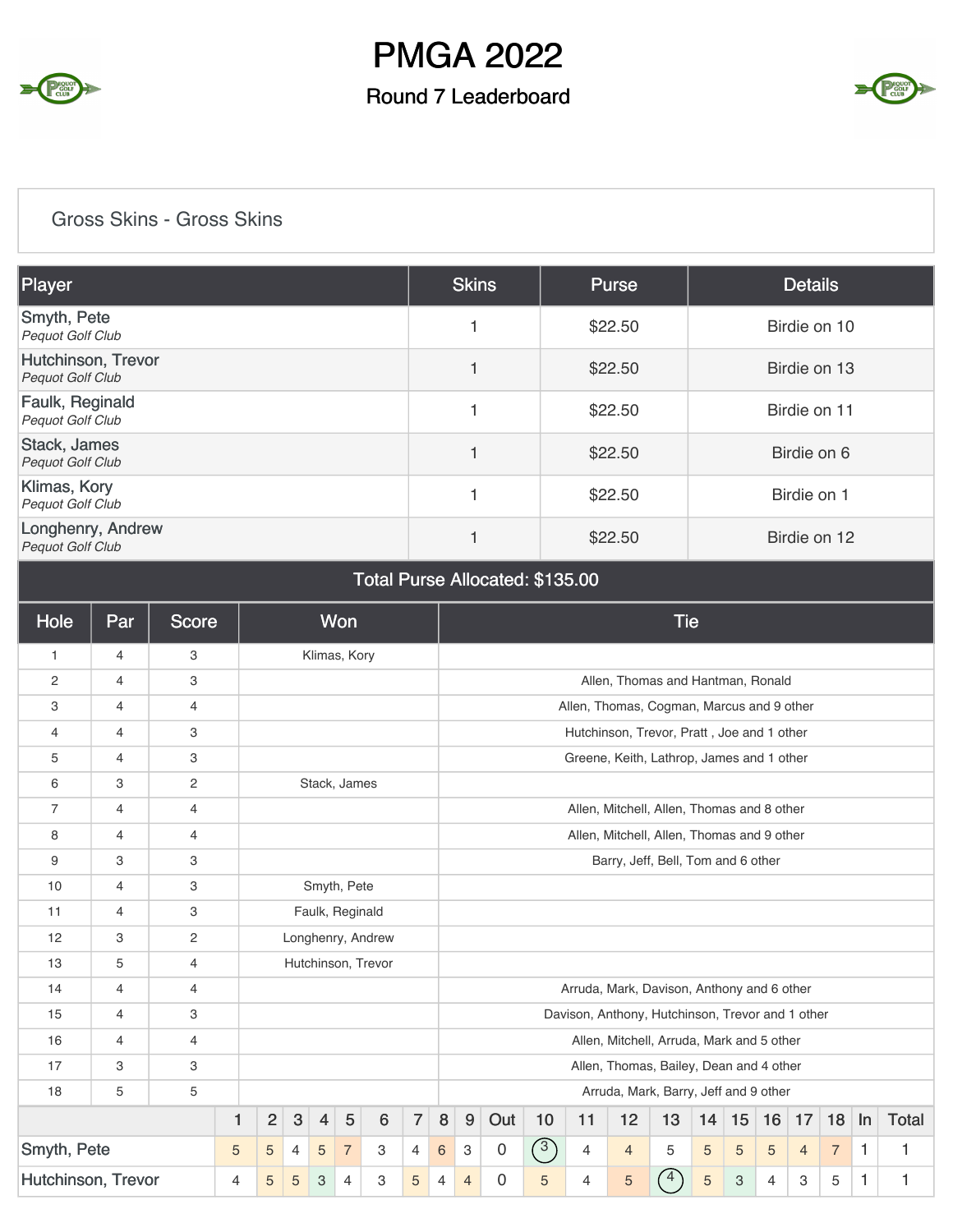

#### Round 7 Leaderboard



| Faulk, Reginald   | 6               | $\overline{4}$ | $\overline{4}$ | 6                         | 8              | 3              | 5                        | 4               | $\overline{4}$            | 0            | 6              | $\binom{3}{ }$ | $\overline{4}$ | 6              | 5              | $\overline{7}$            | 5               | 6                       | $\overline{7}$ | 1              | 1 |
|-------------------|-----------------|----------------|----------------|---------------------------|----------------|----------------|--------------------------|-----------------|---------------------------|--------------|----------------|----------------|----------------|----------------|----------------|---------------------------|-----------------|-------------------------|----------------|----------------|---|
| Stack, James      | 5               | $\overline{4}$ | 5              | 4                         | 5              | (2)            | $\overline{5}$           | 5               | 5                         | 1            | $\overline{4}$ | $\overline{4}$ | 3              | 5              | 4              | $\overline{4}$            | 4               | $\overline{4}$          | 5              | $\overline{0}$ | 1 |
| Klimas, Kory      | $\binom{3}{ }$  | 4              | 5              | $\overline{4}$            | 5              | 3              | 4                        | $\,$ 6 $\,$     | 3                         | 1            | 4              | $\overline{4}$ | 3              | 5              | 4              | 4                         | 5               | 3                       | 6              | $\mathbf 0$    | 1 |
| Longhenry, Andrew | 4               | 5              | $\overline{4}$ | $\overline{7}$            | 5              | 3              | $6\,$                    | 5               | 5                         | $\mathbf 0$  | 4              | 5              | (2)            | 8              | $\overline{7}$ | 5                         | 5               | 5                       | $\overline{7}$ | 1              | 1 |
| Hantman, Ronald   | 5               | 3              | 6              | $\overline{4}$            | 5              | 3              | $\overline{\mathcal{I}}$ | $\,$ 6 $\,$     | 5                         | $\mathbf{0}$ | 4              | 5              | $\overline{4}$ | 5              | 6              | 5                         | $\overline{4}$  | $\overline{4}$          | $\overline{7}$ | $\overline{0}$ | 0 |
| Barry, Jeff       | 5               | $\overline{4}$ | $\,6$          | 5                         | 4              | $\overline{4}$ | 5                        | $6\phantom{1}6$ | $\ensuremath{\mathsf{3}}$ | $\mathbf{0}$ | 5              | 5              | 3              | 6              | $6\,$          | $\overline{4}$            | $\overline{7}$  | 6                       | 5              | $\overline{0}$ | 0 |
| McPherson, James  | 5               | 6              | $\overline{4}$ | $\overline{4}$            | $\overline{4}$ | $\overline{4}$ | 5                        | $6\phantom{1}6$ | $\overline{4}$            | $\mathbf{0}$ | 5              | $\,6$          | 5              | 6              | 6              | 4                         | 5               | 3                       | 6              | $\mathbf 0$    | 0 |
| Trisciuzzi, Chris | $\overline{4}$  | $\overline{4}$ | 5              | $\overline{4}$            | $\overline{4}$ | $\overline{4}$ | 4                        | $\overline{4}$  | $\overline{4}$            | $\Omega$     | 4              | $\overline{4}$ | $\overline{4}$ | 5              | 6              | 5                         | 5               | $\overline{4}$          | 5              | $\mathbf{0}$   | 0 |
| Dias, Don         | 5               | 5              | 5              | 5                         | 6              | $\overline{4}$ | 5                        | 5               | $\overline{4}$            | 0            | 4              | 5              | $\overline{4}$ | 5              | 5              | $\overline{7}$            | 5               | $\overline{4}$          | 6              | $\overline{0}$ | 0 |
| Greene, Keith     | $\overline{7}$  | 5              | $\,6\,$        | $\overline{7}$            | 3              | 3              | $\overline{7}$           | 5               | $6\phantom{1}6$           | $\mathbf 0$  | 5              | 5              | 5              | 5              | $\,$ 6 $\,$    | 5                         | 5               | $\overline{4}$          | 6              | $\mathbf 0$    | 0 |
| Allen, Mitchell   | $\overline{4}$  | $\overline{4}$ | $\overline{7}$ | 4                         | $\overline{4}$ | $\overline{4}$ | $\overline{4}$           | $\overline{4}$  | 5                         | $\mathbf{0}$ | 4              | $\overline{7}$ | 5              | 5              | 5              | 4                         | $\overline{4}$  | $\overline{4}$          | 6              | $\mathbf 0$    | 0 |
| Allen, Thomas     | $\overline{4}$  | 3              | $\overline{4}$ | $\overline{4}$            | $\overline{4}$ | 3              | 4                        | $\overline{4}$  | $\overline{4}$            | $\mathbf{0}$ | 4              | 5              | 3              | 6              | $6\phantom{1}$ | 5                         | 5               | 3                       | 6              | $\mathbf 0$    | 0 |
| Lathrop, James    | 6               | $\overline{4}$ | $6\phantom{1}$ | $\overline{4}$            | 3              | 3              | $\overline{4}$           | $\overline{4}$  | 3                         | $\Omega$     | 5              | $\overline{4}$ | 3              | 5              | $\overline{4}$ | 3                         | $\overline{4}$  | 3                       | 5              | $\mathbf 0$    | 0 |
| Davison, Anthony  | $\overline{4}$  | $\overline{4}$ | $\overline{4}$ | $\overline{4}$            | 4              | 3              | 5                        | 5               | $\overline{4}$            | $\Omega$     | 4              | 5              | 3              | 5              | $\overline{4}$ | $\ensuremath{\mathsf{3}}$ | 5               | $\overline{4}$          | 6              | $\mathbf 0$    | 0 |
| Smyth, Paul       | 5               | 5              | $\overline{5}$ | 5                         | 3              | $\overline{4}$ | $6\phantom{a}$           | $6\phantom{1}6$ | $\overline{4}$            | 0            | 4              | $\overline{7}$ | $\overline{4}$ | $6\phantom{a}$ | $\overline{4}$ | 5                         | $6\phantom{1}6$ | $\overline{\mathbf{4}}$ | 5              | 0              | 0 |
| Vaillancourt, Ken | 5               | $\overline{4}$ | 5              | $6\phantom{1}6$           | 5              | 5              | 8                        | $\overline{7}$  | 6                         | $\Omega$     | 4              | 5              | 5              | 6              | 6              | 6                         | 5               | $\overline{4}$          | 6              | $\mathbf 0$    | 0 |
| Pratt, Joe        | 5               | 6              | 4              | $\ensuremath{\mathsf{3}}$ | 5              | 3              | 5                        | $\overline{7}$  | 5                         | $\mathbf{0}$ | 5              | 5              | 3              | 5              | 4              | 4                         | 5               | 4                       | $\overline{7}$ | $\mathbf 0$    | 0 |
| Sirpenski, Larry  | 5               | 5              | $\overline{4}$ | 5                         | 5              | 3              | 5                        | $\overline{4}$  | $6\phantom{1}$            | $\Omega$     | 4              | 5              | $\overline{4}$ | 8              | 5              | $\overline{4}$            | 11              | 6                       | $\overline{7}$ | $\mathbf{0}$   | 0 |
| Murphy, Dan       | $\overline{4}$  | $\overline{4}$ | 5              | 6                         | 5              | $\overline{4}$ | $\overline{4}$           | 4               | $\overline{4}$            | $\Omega$     | 4              | $\overline{4}$ | $\overline{4}$ | 5              | 5              | 5                         | $\overline{7}$  | $\overline{4}$          | 5              | $\mathbf 0$    | 0 |
| Cogman, Marcus    | $6\phantom{1}6$ | 5              | $\overline{4}$ | $6\phantom{1}6$           | $\overline{4}$ | $\overline{4}$ | $\overline{4}$           | 6               | 3                         | $\Omega$     | 5              | $\,$ 6 $\,$    | 3              | 5              | 5              | 6                         | $6\phantom{1}6$ | 6                       | 8              | $\mathbf 0$    | 0 |
| Rebello, Bruce    | 5               | $\overline{4}$ | 5              | 3                         | 5              | 3              | $\overline{4}$           | $\overline{4}$  | $\overline{4}$            | $\mathbf 0$  | 4              | 5              | 5              | 5              | 5              | $\overline{4}$            | 5               | $\overline{4}$          | 5              | $\mathbf 0$    | 0 |
| Arruda, Mark      | $\overline{4}$  | $\overline{4}$ | $\overline{5}$ | $\overline{4}$            | 4              | 3              | 4                        | $\overline{4}$  | $\,6$                     | $\mathbf 0$  | 5              | $\overline{4}$ | $\overline{4}$ | 5              | 4              | 4                         | $\overline{4}$  | $\overline{4}$          | 5              | $\mathbf 0$    | 0 |
| Careb, Dan        | 5               | $\overline{4}$ | 5              | $\overline{4}$            | 4              | 3              | $\overline{7}$           | 5               | 3                         | $\mathbf 0$  | 5              | $\,6$          | $\overline{4}$ | 5              | 5              | 5                         | $\overline{7}$  | $\overline{4}$          | 6              | $\mathbf 0$    | 0 |
| Bailey, Dean      | 5               | $\overline{4}$ | $\,6$          | $\overline{7}$            | 5              | 5              | $\overline{7}$           | 6               | $\overline{4}$            | $\mathbf 0$  | 4              | $\overline{4}$ | 3              | 8              | $\overline{7}$ | $\overline{7}$            | 6               | 3                       | $\overline{7}$ | $\mathbf 0$    | 0 |
| Bell, Tom         | 5               | $\overline{4}$ | 5              | 5                         | $6\phantom{a}$ | 3              | $\overline{7}$           | 5               | 3                         | $\Omega$     | 6              | $\overline{4}$ | $\overline{4}$ | 6              | 6              | $\overline{4}$            | 5               | $\overline{4}$          | 6              | $\mathbf{0}$   | 0 |
| Wildes, Kevin     | 5               | 5              | $\overline{4}$ | $\overline{4}$            | 5              | $\overline{4}$ | $6\phantom{1}$           | $\overline{4}$  | 3                         | 0            | 5              | 6              | 3              | 5              | 5              | 5                         | $\overline{4}$  | $\overline{4}$          | 6              | $\overline{0}$ | 0 |
| Gencarella, Nate  | $\overline{4}$  | 5              | $6\phantom{1}$ | $\overline{4}$            | 5              | $\overline{4}$ | 5                        | $6\phantom{1}6$ | $6\phantom{1}6$           | $\mathbf 0$  | 6              | $\,6\,$        | $\overline{4}$ | 6              | $\overline{4}$ | 5                         | $6\phantom{1}6$ | 5                       | 5              | $\mathbf 0$    | 0 |
| Wright, Jonathan  | 5               | 5              | $\overline{4}$ | $\overline{4}$            | $\overline{7}$ | 5              | 8                        | 5               | 5                         | $\Omega$     | $\overline{7}$ | $\overline{7}$ | 5              | 6              | 8              | 6                         | 5               | 5                       | 5              | $\mathbf{0}$   | 0 |

Starting Hole Start Hole Eagle or Better Eagle Birdie Par Bogey

Double Bogey or Worse Dbl. Bogey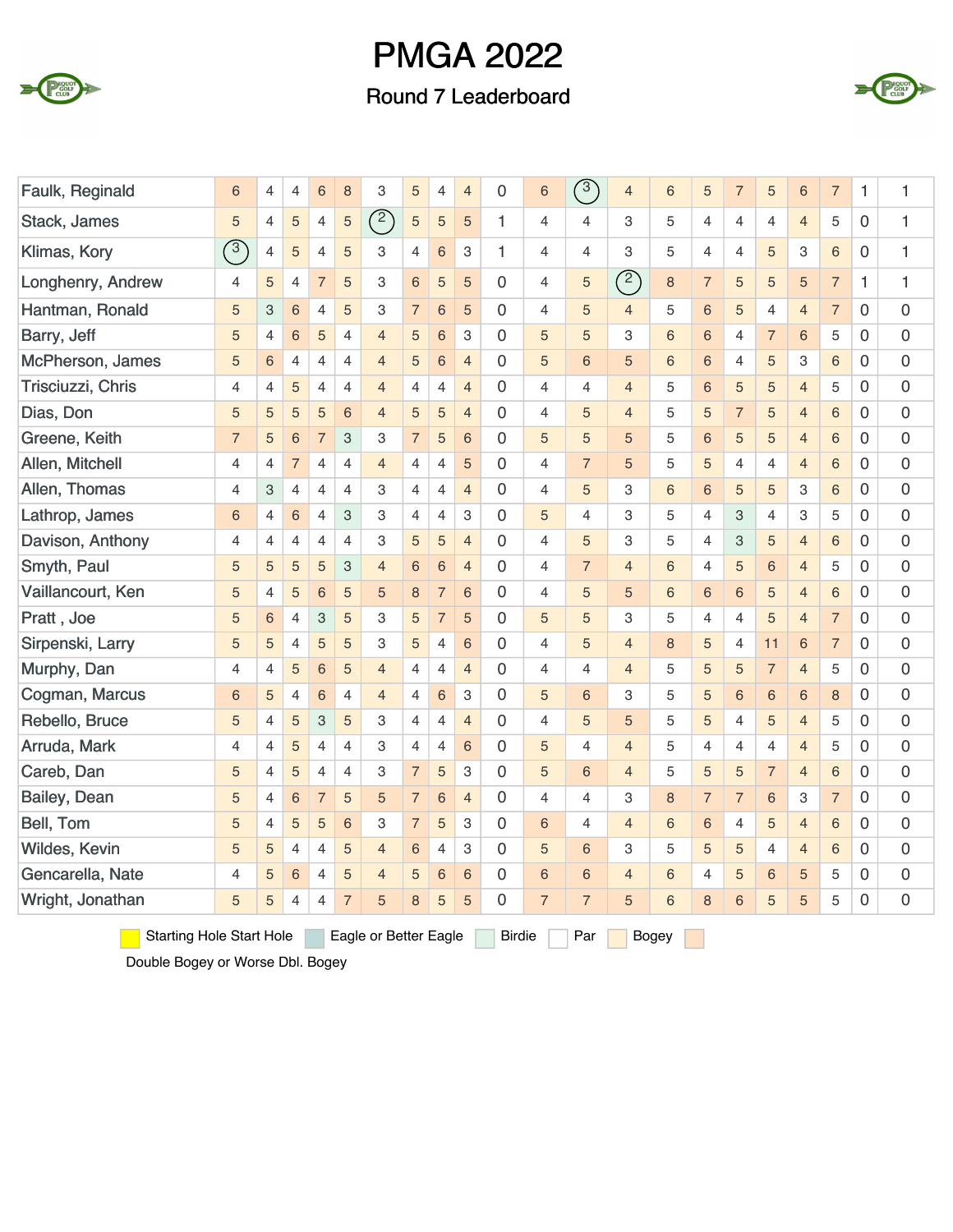

#### Round 7 Leaderboard



#### Net Skins - Net Skins

| <b>Skins</b><br><b>Details</b><br><b>Purse</b> |                |              |                                                                    |                |                   |                |                |                |                |                                              |                |                                              |                 |                |                                             |                |                |                |                |                |                 |                |              |  |  |
|------------------------------------------------|----------------|--------------|--------------------------------------------------------------------|----------------|-------------------|----------------|----------------|----------------|----------------|----------------------------------------------|----------------|----------------------------------------------|-----------------|----------------|---------------------------------------------|----------------|----------------|----------------|----------------|----------------|-----------------|----------------|--------------|--|--|
| Player                                         |                |              |                                                                    |                |                   |                |                |                |                |                                              |                |                                              |                 |                |                                             |                |                |                |                |                |                 |                |              |  |  |
| Faulk, Reginald<br>Pequot Golf Club            |                |              |                                                                    |                |                   |                |                |                |                | 1                                            |                |                                              |                 | \$48.00        |                                             |                |                |                |                | Eagle on 11    |                 |                |              |  |  |
| Cerrone, Erick<br>Pequot Golf Club             |                |              |                                                                    |                |                   |                |                |                |                | $\mathbf{1}$                                 |                |                                              |                 | \$48.00        |                                             |                |                |                |                | Eagle on 6     |                 |                |              |  |  |
| Longhenry, Andrew<br>Pequot Golf Club          |                |              |                                                                    |                |                   |                |                |                |                | 1                                            |                |                                              |                 | \$48.00        |                                             |                |                |                |                | Birdie on 12   |                 |                |              |  |  |
|                                                |                |              |                                                                    |                |                   |                |                |                |                |                                              |                | Total Purse Allocated: \$144.00              |                 |                |                                             |                |                |                |                |                |                 |                |              |  |  |
| Hole                                           | Par            | Score        |                                                                    |                |                   | Won            |                |                |                |                                              |                |                                              |                 |                |                                             |                | <b>Tie</b>     |                |                |                |                 |                |              |  |  |
| $\mathbf{1}$                                   | 4              | 3            |                                                                    |                |                   |                |                |                |                |                                              |                |                                              |                 |                | Arruda, Mark, Calabrese, Joshua and 4 other |                |                |                |                |                |                 |                |              |  |  |
| 2                                              | 4              | 3            |                                                                    |                |                   |                |                |                |                |                                              |                |                                              |                 |                | Allen, Thomas, Arruda, Mark and 6 other     |                |                |                |                |                |                 |                |              |  |  |
| 3                                              | 4              | 3            |                                                                    |                |                   |                |                |                |                |                                              |                |                                              |                 |                | Allen, Thomas, Cogman, Marcus and 9 other   |                |                |                |                |                |                 |                |              |  |  |
| 4                                              | $\overline{4}$ | 3            |                                                                    |                |                   |                |                |                |                |                                              |                |                                              |                 |                | Careb, Dan, Hutchinson, Trevor and 3 other  |                |                |                |                |                |                 |                |              |  |  |
| 5                                              | 4              | $\mathbf{2}$ |                                                                    |                |                   |                |                |                |                |                                              |                |                                              |                 |                | Greene, Keith and Smyth, Paul               |                |                |                |                |                |                 |                |              |  |  |
| 6                                              | 3              | $\mathbf{1}$ |                                                                    |                | Cerrone, Erick    |                |                |                |                |                                              |                |                                              |                 |                |                                             |                |                |                |                |                |                 |                |              |  |  |
| $\overline{7}$                                 | 4              | 3            |                                                                    |                |                   |                |                |                |                |                                              |                |                                              |                 |                | Allen, Mitchell, Allen, Thomas and 7 other  |                |                |                |                |                |                 |                |              |  |  |
| 8                                              | $\overline{4}$ | 3            |                                                                    |                |                   |                |                |                |                |                                              |                |                                              |                 |                | Allen, Mitchell, Allen, Thomas and 8 other  |                |                |                |                |                |                 |                |              |  |  |
| 9                                              | 3              | 2            |                                                                    |                |                   |                |                |                |                | Barry, Jeff, Bell, Tom and 5 other           |                |                                              |                 |                |                                             |                |                |                |                |                |                 |                |              |  |  |
| 10                                             | 4              | 3            |                                                                    |                |                   |                |                |                |                |                                              |                | Johnson, Bill, Longhenry, Andrew and 2 other |                 |                |                                             |                |                |                |                |                |                 |                |              |  |  |
| 11                                             | 4              | 2            |                                                                    |                | Faulk, Reginald   |                |                |                |                |                                              |                |                                              |                 |                |                                             |                |                |                |                |                |                 |                |              |  |  |
| 12                                             | 3              | 2            |                                                                    |                | Longhenry, Andrew |                |                |                |                |                                              |                |                                              |                 |                |                                             |                |                |                |                |                |                 |                |              |  |  |
| 13                                             | 5              | 4            |                                                                    |                |                   |                |                |                |                | Arruda, Mark, Calabrese, Joshua and 11 other |                |                                              |                 |                |                                             |                |                |                |                |                |                 |                |              |  |  |
| 14                                             | 4              | 3            |                                                                    |                |                   |                |                |                |                |                                              |                |                                              |                 |                | Arruda, Mark, Calabrese, Joshua and 5 other |                |                |                |                |                |                 |                |              |  |  |
| 15                                             | 4              | 3            |                                                                    |                |                   |                |                |                |                |                                              |                |                                              |                 |                | Arruda, Mark, Bell, Tom and 3 other         |                |                |                |                |                |                 |                |              |  |  |
| 16                                             | $\overline{4}$ | 3            |                                                                    |                |                   |                |                |                |                |                                              |                |                                              |                 |                | Allen, Mitchell, Arruda, Mark and 2 other   |                |                |                |                |                |                 |                |              |  |  |
| 17                                             | 3              | 2            |                                                                    |                |                   |                |                |                |                |                                              |                |                                              |                 |                | Bailey, Dean, Johnson, Bill and 1 other     |                |                |                |                |                |                 |                |              |  |  |
| 18                                             | 5              | 4            |                                                                    |                |                   |                |                |                |                | Arruda, Mark, Barry, Jeff and 3 other        |                |                                              |                 |                |                                             |                |                |                |                |                |                 |                |              |  |  |
|                                                |                |              | $\mathbf{1}$                                                       | $\overline{2}$ | 3                 | $\overline{4}$ | 5              | 6              | $\overline{7}$ | 8                                            | 9              | Out                                          | 10              | 11             | 12                                          | 13             |                | $14$ 15        | 16             | 17             | 18              | In             | <b>Total</b> |  |  |
| Faulk, Reginald (14)                           |                |              | 6                                                                  |                | 4                 | $\,$ 6 $\,$    | $\,$ 8 $\,$    | 3              | 5              | 4                                            | $\overline{4}$ | $\mathbf 0$                                  | $\,6\,$         | (3)            | $\overline{4}$                              | 6              | 5              | $\overline{7}$ | 5              | 6              | 7               | 1              | 1            |  |  |
| Cerrone, Erick (17)                            |                |              | (2)<br>5<br>5<br>6<br>$\overline{4}$<br>6<br>6                     |                |                   |                |                |                |                |                                              | 4              | 1                                            | $6\phantom{1}6$ | 6              | 5                                           | 6              | $\overline{7}$ | $\overline{7}$ | 6              | 4              | $\overline{7}$  | $\mathbf 0$    | 1            |  |  |
| Longhenry, Andrew (17)                         |                |              | 5<br>5<br>3<br>$\sqrt{6}$<br>4<br>$\overline{4}$<br>$\overline{7}$ |                |                   |                |                |                |                |                                              | $\sqrt{5}$     | $\mathbf 0$                                  | $\overline{4}$  | 5              | (2)                                         | $\bf{8}$       | $\overline{7}$ | 5              | 5              | 5              | $\overline{7}$  | $\mathbf{1}$   | $\mathbf{1}$ |  |  |
| Smyth, Pete (10)                               |                |              | 5                                                                  | $\sqrt{5}$     |                   | $\sqrt{5}$     | $\overline{7}$ | 3              | 4              | 6                                            | $\,$ 3 $\,$    | $\Omega$                                     | 3               | $\overline{4}$ | $\overline{4}$                              | 5              | 5              | 5              | 5              | $\overline{4}$ | $\overline{7}$  | $\mathbf 0$    | $\mathbf 0$  |  |  |
| Barry, Jeff (9)                                |                |              | 5                                                                  | $\overline{4}$ | 6                 | $\overline{5}$ | $\overline{4}$ | $\overline{4}$ | 5              | 6                                            | 3              | 0                                            | 5               | 5              | З                                           | 6              | 6              | $\overline{4}$ | $\overline{7}$ | 6              | $5\overline{)}$ | $\overline{0}$ | $\mathbf 0$  |  |  |
| Hutchinson, Trevor (3)                         |                |              | 4                                                                  | $\sqrt{5}$     | 5                 | 3              | $\overline{4}$ | 3              | 5              | 4                                            | $\overline{4}$ | 0                                            | 5               | 4              | 5                                           | $\overline{4}$ | 5              | 3              | 4              | 3              | 5               | 0              | $\mathbf 0$  |  |  |
| McPherson, James (14)                          |                |              | 5                                                                  | $\,6$          | 4                 | 4              | 4 <sup>°</sup> | $\overline{4}$ | $5^{\circ}$    | 6                                            | $\overline{4}$ | $\Omega$                                     | $\overline{5}$  | $6\phantom{1}$ | 5                                           | 6              | 6              | $\overline{4}$ | 5              | 3              | 6               | $\mathbf 0$    | $\mathbf 0$  |  |  |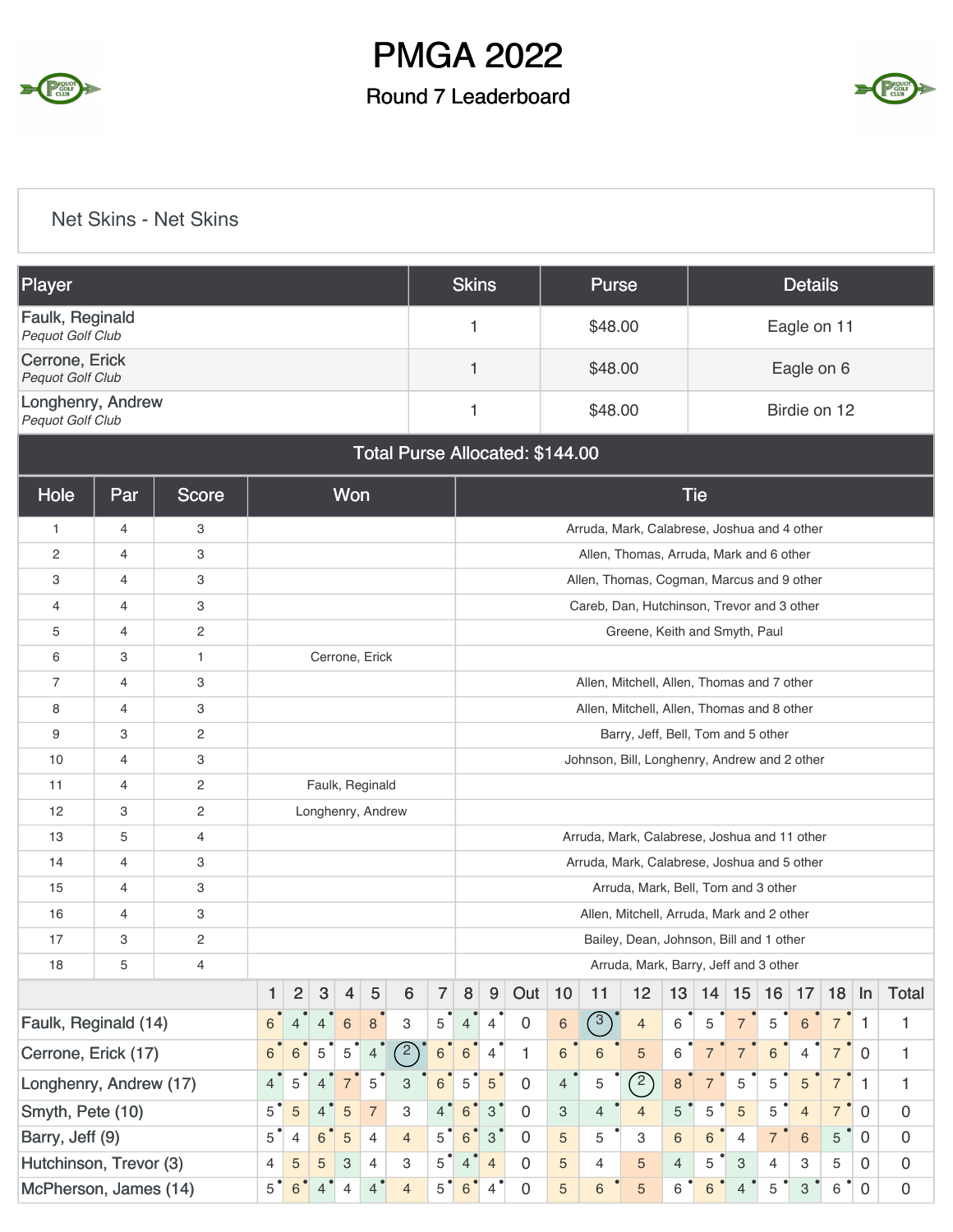

#### Round 7 Leaderboard



| Dias, Don (13)         | $5^{\degree}$  | 5                         | 5              | $\overline{5}$            | 6              | $\overline{4}$ | 5              | 5              | $\overline{4}$             | $\Omega$       | $\overline{4}$ | 5              | $\overline{4}$ | 5              | 5                        | $\overline{7}$ | 5               | $\overline{4}$  | 6              | $\mathbf 0$    | $\Omega$       |
|------------------------|----------------|---------------------------|----------------|---------------------------|----------------|----------------|----------------|----------------|----------------------------|----------------|----------------|----------------|----------------|----------------|--------------------------|----------------|-----------------|-----------------|----------------|----------------|----------------|
| Greene, Keith (14)     | $7^{\degree}$  | 5                         | 6              | $\overline{7}$            | 3              | 3              | $7^{\degree}$  | 5              | $6\phantom{1}6$            | 0              | 5              | 5              | 5              | 5              | 6                        | 5              | 5               | $\overline{4}$  | 6              | $\mathbf 0$    | $\Omega$       |
| Johnson, Bill (16)     | 5              | 5                         | 5              | 5                         | $\overline{7}$ | 3              | 6              | 5              | $\overline{4}$             | 0              | $\overline{4}$ | 5              | $\overline{4}$ | 6              | 5                        | 5              | 5               | 3               | 6              | $\mathbf 0$    | $\mathbf 0$    |
| Allen, Mitchell (4)    | 4              | $\overline{4}$            | $\overline{7}$ | $\overline{4}$            | $\overline{4}$ | $\overline{4}$ | $\overline{4}$ | $\overline{4}$ | 5                          | $\Omega$       | 4              | $\overline{7}$ | 5              | 5              | 5                        | $\overline{4}$ | $\overline{4}$  | $\overline{4}$  | 6              | 0              | $\overline{0}$ |
| Allen, Thomas (5)      | 4              | $\ensuremath{\mathsf{3}}$ | $\overline{4}$ | $\overline{4}$            | $\overline{4}$ | 3              | $\overline{4}$ | $\overline{4}$ | $\overline{4}$             | $\Omega$       | $\overline{4}$ | 5              | 3              | $6\phantom{a}$ | 6                        | 5              | 5               | 3               | 6              | $\Omega$       | $\mathbf 0$    |
| Smyth, Paul (13)       | $5^{\degree}$  | 5                         | 5              | 5                         | 3              | $\overline{4}$ | 6              | 6              | $\overline{4}$             | 0              | 4              | $\overline{7}$ | $\overline{4}$ | 6              | $\overline{4}$           | 5              | $6\phantom{1}6$ | $\overline{4}$  | 5              | $\overline{0}$ | $\overline{0}$ |
| Vaillancourt, Ken (16) | 5              | $\overline{4}$            | 5              | 6                         | 5              | 5              | 8              | 7              | 6                          | $\Omega$       | $\overline{4}$ | 5              | 5              | 6              | 6                        | 6              | 5               | $\overline{4}$  | 6              | $\Omega$       | $\mathbf 0$    |
| Kelly, Justin (19)     | $\overline{7}$ | 5                         | $\overline{4}$ | 5                         | 5              | 3              | $5^{\degree}$  | $\overline{4}$ | $\overline{4}$             | 0              | 5              | 5              | $\overline{4}$ | 5              | $\overline{4}$           | 5              | 8               | $\overline{4}$  | 8              | $\Omega$       | $\mathbf 0$    |
| Savage, JJ (17)        | $6^{\degree}$  | 6                         | 5              | 5                         | $\overline{5}$ | $\overline{4}$ | $\overline{7}$ | $\overline{7}$ | $\overline{4}$             | $\Omega$       | $\overline{7}$ | 8              | 5              | 6              | 5                        | $\overline{7}$ | 6               | $\overline{7}$  | 6              | $\Omega$       | $\mathbf 0$    |
| Pratt, Joe (10)        | $5^{\degree}$  | $6\phantom{1}6$           | $\overline{4}$ | $\ensuremath{\mathsf{3}}$ | 5              | 3              | $5^{\degree}$  | $\overline{7}$ | $5^{\degree}$              | $\overline{0}$ | 5              | 5              | 3              | 5              | $\overline{4}$           | $\overline{4}$ | 5               | $\overline{4}$  | $\overline{7}$ | $\overline{0}$ | $\mathbf 0$    |
| Calabrese, Joshua (20) | $\overline{4}$ | 5                         | $6\phantom{a}$ | $\,$ 6 $\,$               | $6\phantom{a}$ | 4              | $\overline{6}$ | 5              | 8                          | 0              | 5              | $\overline{7}$ | $6\phantom{1}$ | 5              | 5                        | 5              | $\overline{4}$  | 5               | 6              | $\mathbf 0$    | 0              |
| Sirpenski, Larry (12)  | 5              | $\overline{5}$            | 4              | 5                         | 5              | 3              | 5              | $\overline{4}$ | $6\phantom{1}$             | 0              | $\overline{4}$ | 5              | $\overline{4}$ | 8              | 5                        | $\overline{4}$ | 11              | $6\phantom{1}6$ | $\overline{7}$ | $\mathbf 0$    | $\mathbf 0$    |
| Murphy, Dan (6)        | 4              | $\overline{4}$            | 5              | $\,6\,$                   | 5              | $\overline{4}$ | $\overline{4}$ | $\overline{4}$ | $\overline{4}$             | $\Omega$       | $\overline{4}$ | $\overline{4}$ | $\overline{4}$ | 5              | 5                        | $\overline{5}$ | $\overline{7}$  | $\overline{4}$  | 5              | $\mathbf 0$    | $\mathbf 0$    |
| Cogman, Marcus (12)    | $6^{\degree}$  | 5                         | $\overline{4}$ | $6\phantom{1}6$           | $\overline{4}$ | $\overline{4}$ | $\overline{4}$ | 6              | 3                          | 0              | 5              | 6              | 3              | 5              | 5                        | 6              | 6               | 6               | 8              | $\mathbf 0$    | $\mathbf 0$    |
| Rebello, Bruce (6)     | 5              | $\overline{4}$            | 5              | 3                         | 5              | 3              | $\overline{4}$ | $\overline{4}$ | $\overline{4}$             | $\Omega$       | $\overline{4}$ | 5              | 5              | 5              | 5                        | $\overline{4}$ | 5               | $\overline{4}$  | 5              | $\mathbf 0$    | $\mathbf 0$    |
| Klimas, Kory (4)       | 3              | $\overline{4}$            | 5              | $\overline{4}$            | 5              | 3              | $4^{\circ}$    | 6              | 3                          | $\Omega$       | $\overline{4}$ | $\overline{4}$ | 3              | 5              | $\overline{4}$           | $\overline{4}$ | 5               | 3               | 6              | $\Omega$       | $\overline{0}$ |
| Arruda, Mark (13)      | $\overline{4}$ | $\overline{4}$            | 5              | $\overline{4}$            | $\overline{4}$ | 3              | 4              | $\overline{4}$ | $\,6$                      | $\Omega$       | 5              | $\overline{4}$ | $\overline{4}$ | 5              | $\overline{4}$           | $\overline{4}$ | $\overline{4}$  | $\overline{4}$  | 5              | $\mathbf{0}$   | $\mathbf 0$    |
| Careb, Dan (17)        | $5^{\degree}$  | $\overline{4}$            | 5              | $\overline{4}$            | $\overline{4}$ | 3              |                | 5              | 3                          | 0              | 5              | $6\phantom{1}$ | $\overline{4}$ | 5              | 5                        | 5              |                 | $\overline{4}$  | 6              | $\mathbf 0$    | $\mathbf 0$    |
| Bailey, Dean (15)      | 5              | $\overline{4}$            | 6              | $\overline{7}$            | 5              | 5              | $7^{\degree}$  | $6\phantom{a}$ | $\overline{4}$             | 0              | $\overline{4}$ | $\overline{4}$ | 3              | 8              |                          | $\overline{7}$ | 6               | 3               | $\overline{7}$ | $\mathbf 0$    | $\mathbf 0$    |
| Bell, Tom (12)         | 5              | $\overline{4}$            | 5              | $\overline{5}$            | $6\phantom{1}$ | 3              | $7^{\degree}$  | 5              | 3                          | 0              | 6              | $\overline{4}$ | $\overline{4}$ | 6              | 6                        | $\overline{4}$ | 5               | $\overline{4}$  | 6              | $\mathbf 0$    | 0              |
| Wildes, Kevin (13)     | 5              | 5                         | $\overline{4}$ | $\overline{4}$            | 5              | $\overline{4}$ | 6              | $\overline{4}$ | 3                          | $\Omega$       | 5              | 6              | 3              | 5              | 5                        | 5              | $\overline{4}$  | $\overline{4}$  | 6              | $\mathbf 0$    | $\Omega$       |
| Gencarella, Nate (11)  | $\overline{4}$ | 5                         | 6              | $\overline{4}$            | 5              | $\overline{4}$ | 5              | 6              | 6                          | $\Omega$       | 6              | 6              | $\overline{4}$ | 6              | $\overline{\mathcal{L}}$ | 5              | 6               | 5               | 5              | $\mathbf 0$    | 0              |
| Sipos, Steven (31)     | $5^{\degree}$  | $5^{\circ}$               | $7^{\bullet}$  | 8                         | $\overline{6}$ | $\overline{7}$ | 8 <sup>°</sup> | $\mathbf{8}$   | $\boldsymbol{4}^{\bullet}$ | $\Omega$       | 5              | 8              | 5              | 6              | 6                        | 6              | 6               | 5               | 8 <sup>°</sup> | $\mathbf{0}$   | $\mathbf 0$    |
| Woods, Steve (13)      | 5              | $\overline{4}$            | 5              | $6\phantom{1}6$           | $\overline{4}$ | 3              | 5              | 5              | 6                          | $\overline{0}$ | 5              | 5              | 3              | 5              | $6\phantom{1}$           | 5              | 6               | $\overline{4}$  | $\overline{7}$ | $\Omega$       | $\mathbf 0$    |
| Wright, Jonathan (20)  | 5              | 5                         |                |                           |                | 5              | 8 <sup>°</sup> | 5              | 5                          | $\overline{0}$ | $\overline{7}$ | $\overline{7}$ | 5              | 6              | 8                        | 6              | 5               | 5               | 5              | $\overline{0}$ | $\overline{0}$ |

Starting Hole Start Hole Eagle or Better Eagle Birdie Par Bogey  $\mathcal{L}^{\text{max}}$ 

Double Bogey or Worse Dbl. Bogey